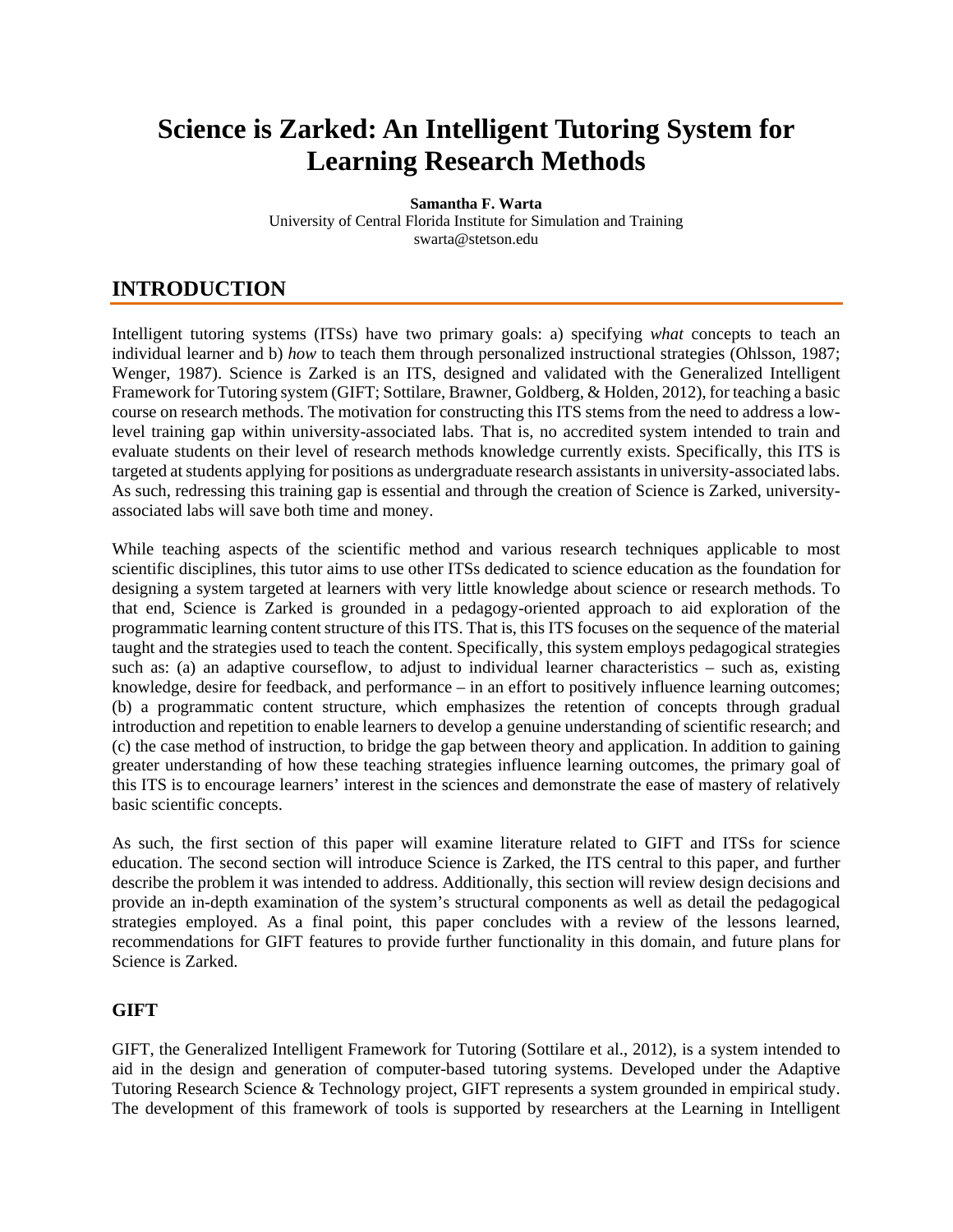Tutoring Environments (LITE) Laboratory, part of the U.S. Army Research Laboratory – Human Research and Engineering Directorate (ARL-HRED) and was designed to facilitate study of computer-based tutoring systems throughout the government, industry, and academia (ARL GIFT, 2016).

Relevant to this discussion is Murray's (1999) classification of ITS authoring tools, as either pedagogy or performance-oriented, in accordance with each system's capabilities (see Figure 1 for a visual representation of this conceptual mapping). Pedagogy-oriented systems primarily emphasize the teaching and sequencing of content. On the other hand, performance-oriented systems are most concerned about learning outcomes, focusing on teaching learners by allowing them to practice learned skills while receiving feedback. However, GIFT does not fall into only one of these categories as it enables the design of an ITS with pedagogy and/or performance-oriented features. Accordingly, four modules characterize GIFT's capabilities: the sensor, learner, pedagogical, and domain modules. The sensor module enables the monitoring of individuals through commercial sensors and provides an interface to GIFT while formatting, processing, and storing the collected data. The domain module is concerned with providing domain-specific content, assessment, and feedback. However, the domain module only provides feedback when the pedagogical module determines it is necessary. Lastly, the learner module assesses an individual's cognitive and affective state through the tracking of performance, historical, and sensor data.



**Figure 1. Conceptual Mapping of Murray's (1999) ITS Capability Classifications.**

### **Intelligent Tutoring Systems for Science Education**

A brief review of the literature yielded three ITSs designed specifically for varying facets of scientific education. These tutors consist of My Science Tutor (Ward et al., 2013), the Modeling and Inquiry Learning Application (Joyner & Goel, 2015), and the Andes system (Vanlehn et al., 2005). All three systems provide valuable insight into the teaching of science-related concepts and a useful comparison to Science is Zarked, as well as inspiration to guide the development of future GIFT capabilities to support ITSs in this domain.

My Science Tutor (MyST; Ward et al., 2013) is an ITS that teaches scientific concepts targeting elementary school students. Using an avatar named Marni, MyST is designed to employ conversational dialogues supplemented by illustrations, animations, and interactive simulations to teach learners scientific concepts. Ward et al. (2013) split learners into three groups: a classroom of learners taught under normal conditions by a single teacher to serve as a control, one on one tutoring with a human tutor, and one on one tutoring with a virtual tutor. Results indicated that both of the one on one tutoring groups had significantly higher learning gains than the control groups. However, there was no significant difference in learning gains between the two tutoring groups. Thus, evidence supported the assertion that expert human tutoring is equivalent to virtual tutoring in the case of MyST.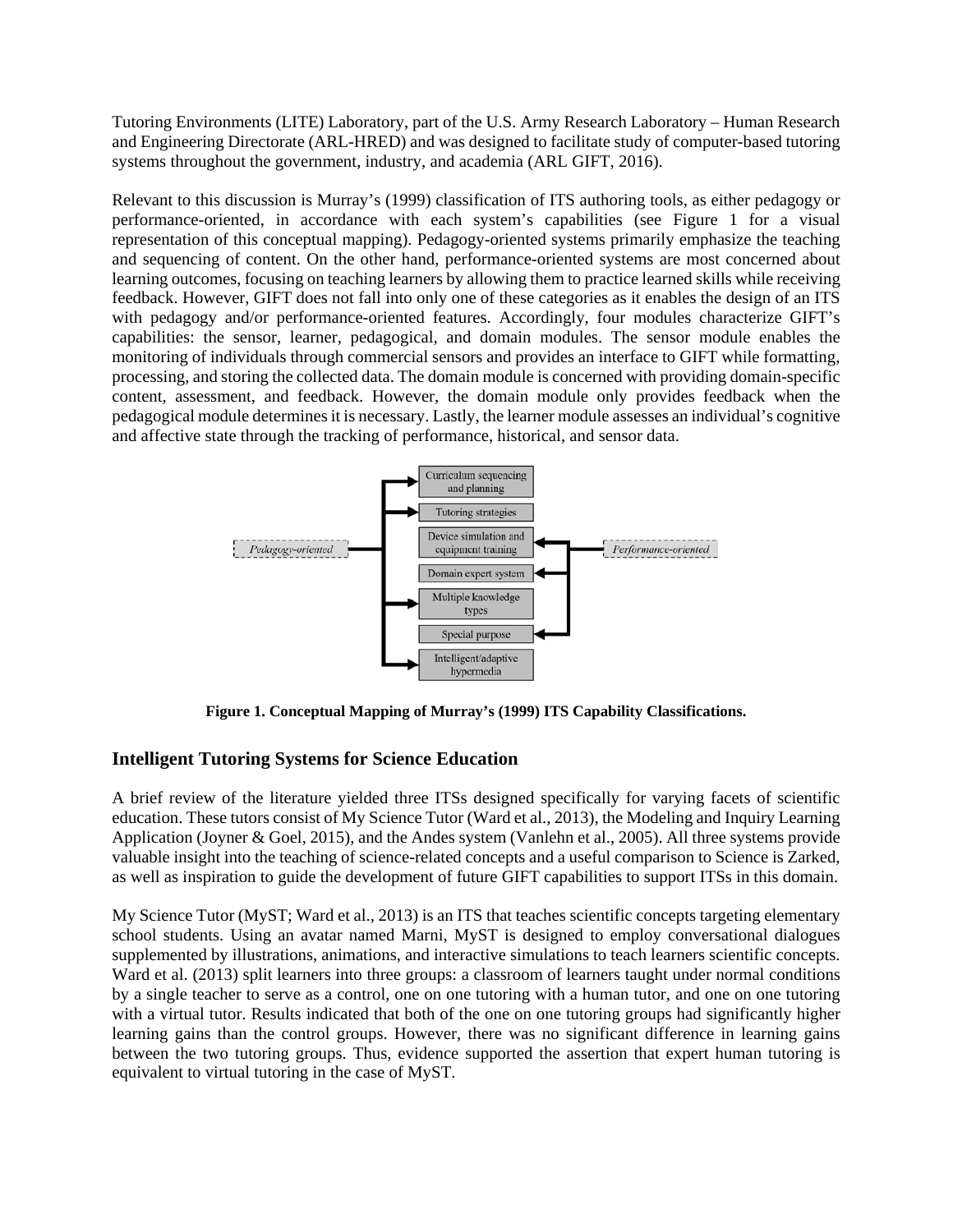The Modeling and Inquiry Learning Application (MILA; Joyner & Goel, 2015) represents another example of a system designed for science education. MILA is a metacognitive tutoring system that uses inquirydriven modeling to teach various scientific concepts. Using this system, learners create a model to describe a phenomenon while MILA-Tutoring (MILA-T), an intelligent agent, monitors and responds to learners' behavior. MILA-T represents a pedagogical agent, divided into five different versions: a Guide, a Critic, a Mentor, an Interviewer, and an Observer. The Guide and the Critic do not provide feedback unless asked whereas the Mentor, Interviewer, and Observer interrupt a learner's actions when appropriate. However, the Observer primarily operates in the background by feeding information to the other agents. Joyner and Goel (2015) used five classes of learners, placing two into a control group and three into an experimental group. The control group utilized MILA while the experimental group used MILA with the addition of MILA-T. Comparing interaction logs between the control and experimental groups, Joyner and Goel examined how MILA-T influenced learners' modeling and inquiry processes. They provided evidence to support the assertion that learners' engagement was greater with the MILA-T addition. Specifically, their results suggested that learners utilized the feedback and retained the information received from the tutoring system. Learners were most likely to revise their models and expound upon them after tutor interactions. Thus, MILA-T not only improved learners' engagement by positively influencing their disposition, but also improved their performance on modeling and inquiry tasks.

The Andes system (Vanlehn et al., 2005) is an intelligent physics tutoring system designed to improve learner performance through interaction. Studied at the United States Naval Academy, Andes significantly improved student learning. According to Vanlehn et al. (2005), the key to Andes' success was the form of answers elicited from learners, representing a "whole derivation, which may consist of many steps, such as drawing vectors, drawing coordinate systems, defining variables and writing equations" (p. 147). Here, the focus is not on the content, but rather the method with which it is taught.

## **SCIENCE IS ZARKED**

Science is Zarked is an ITS designed to teach a basic course on research methods through the GIFT authoring system (https://cloud.gifttutoring.org/). In addition to teaching aspects of the scientific method and various research techniques, this tutor also aims to provide the best practices related to each research method. While the content within this tutor was not meant to be representative of an introductory level research methods course that spans an entire school semester, it offers enough content to provide a broad perspective relating to several different experimental designs and research methods utilized in various scientific disciplines. The current version of Science is Zarked can be accessed at the following URL: https://cloud.gifttutoring.org/tutor/?eid=a4b87263-e3bd-47d3-a0be-b1bd0fda3980.

### **Rationale and Benefits**

Employees in university-associated labs regularly hire undergraduate students to assist with various tasks on projects, like experimental design and data collection. Usually the students hired have little to no experience in a scientific research setting and arrive with nothing more than the knowledge retained from basic high school science courses. The problem here is that to successfully and effectively collect data during an experiment, some knowledge of scientific research methods, beyond what students learned in high school, is required. However, there is currently no accredited system that ensures students have at least a basic understanding of research methods, so lab employees must train each individual student they hire every semester. This has the potential to be both a time consuming and labor-intensive process, depending on the individual student. Thus, the creation of an ITS designed to teach these basic research methods concepts will be beneficial to labs by enabling them to save time and money when training new undergraduate research assistants.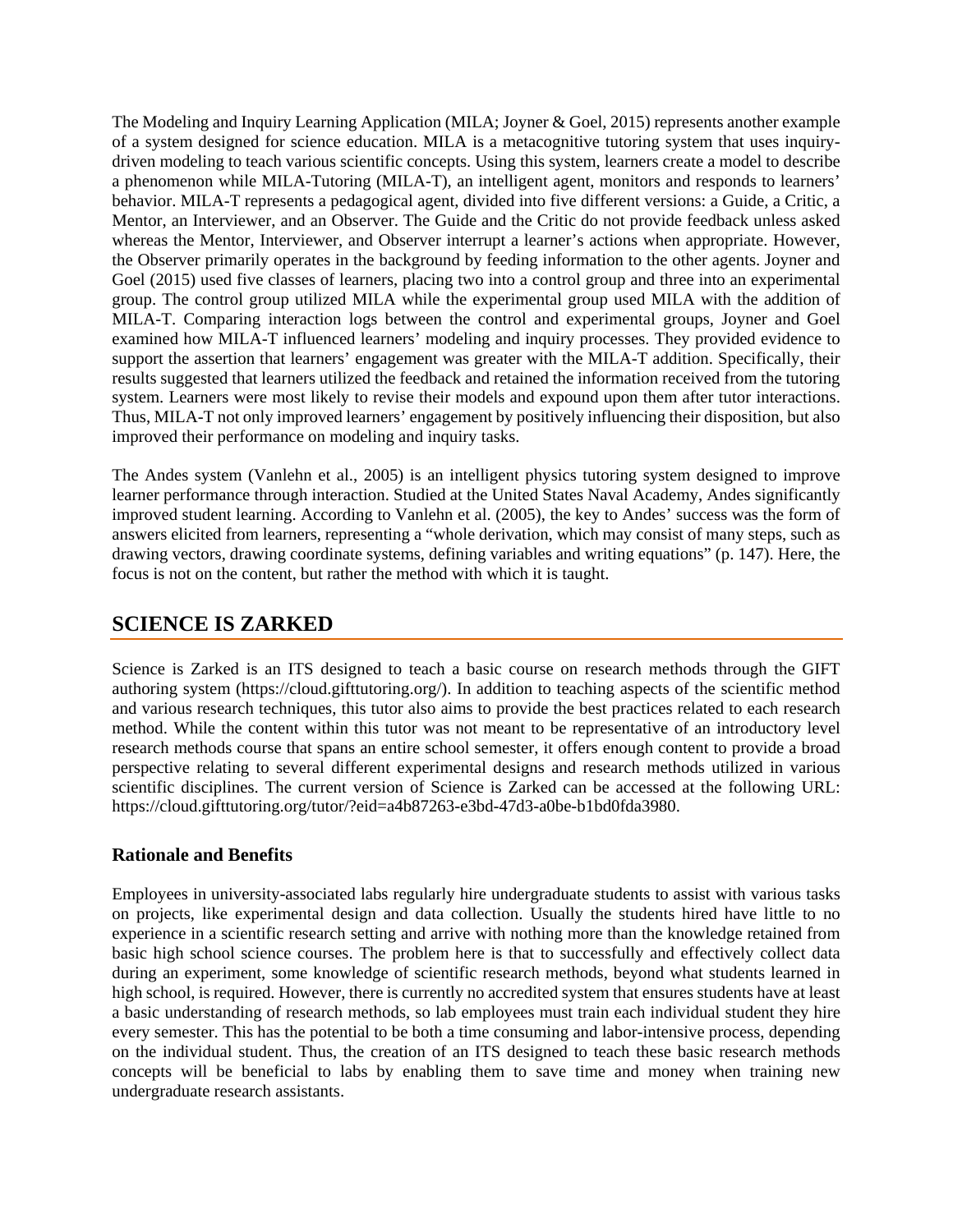#### **Design and Structure**

As mentioned previously, specific pedagogical strategies utilized by Science is Zarked include: (a) an adaptive courseflow, (b) a programmatic content structure, and (c) the case method of instruction. Overall, this ITS seeks to provide a solid coverage of the basic concepts presented to learners during an introductory research methods course, offering supportive material and organizing the modules to enhance student learning outcomes. This ITS's design emphasizes the retention of research concepts through gradual introduction to terms and demonstration of their application through case studies. In particular, this enables learners to develop an understanding of scientific research as an interconnected and integrated process of thinking rather than a series of disembodied concepts. While merely an introduction to various research methods and experimental approaches, this ITS underscores the importance of empirical research, and the methods detailed within, to build upon current scientific knowledge. See Figure 2 below for an overview of the structure of the tutor.



**Figure 2. Structure of the Science is Zarked Intelligent Tutoring System.**

#### *Course Concepts*

Comprised of eight different modules, Science is Zarked is structured such that a student with very little knowledge about science or research methods within any scientific discipline is capable of comprehending and gaining applicable knowledge as well as insight from the course materials. Likewise, a more experienced student, that may have taken a course or two in research methods, also shares the possibility of learning something new. The general layout of this tutoring system begins with a module that provides an introduction to scientific research and empirical research methods. This first module teaches the learner what research is and what it is not by providing material on several relevant concepts and terms. Additionally, this module outlines the scientific method and makes an effort toward outlining the qualities of good research. The modules that follow build upon one another and become increasingly more complex, covering topics ranging from the objectives of research, deductive and inductive reasoning, the difference between hypotheses and theories, comparing the various systems of research; to addressing more advanced topics like ethics in research as well as characteristics of samples and variables, reliability, and validity. See Table 1 for a full listing of the modules and each concept they cover. Items for the recall assessments in these modules were generated based upon previously taken research methods courses, reviewing the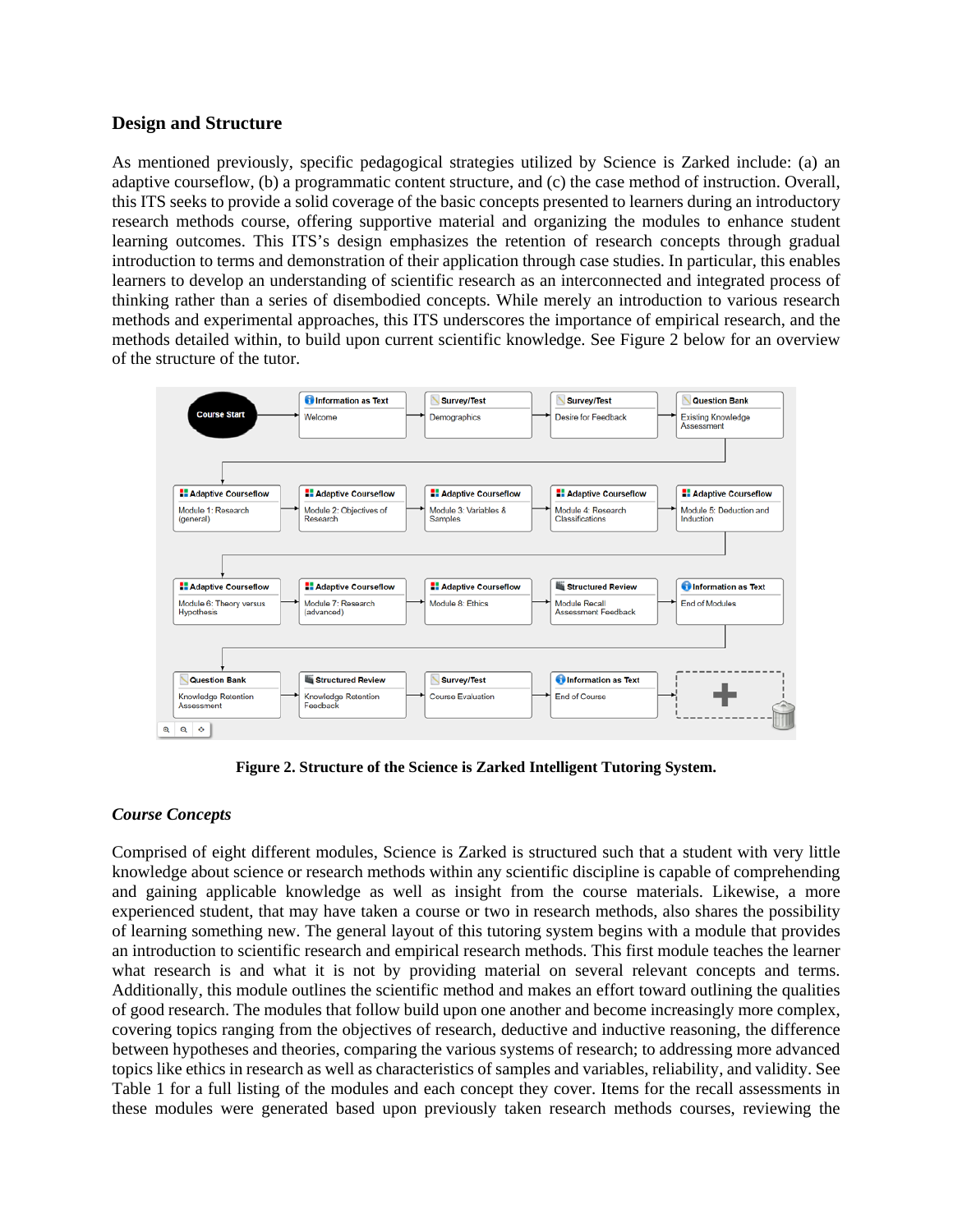literature to attain content validity, and modified from several web-based sources (Dattalo, n.d.; Marley, 2007). Future updates to Science is Zarked, a GIFT course export file, and the material presented in the learning phase and recall assessment for each module can be downloaded from https://www.researchgate.net/profile/Samantha\_Warta.

| <b>Module</b> | <b>Name</b>                     | <b>Concepts Covered</b>                                                                                                                                                                                                           |
|---------------|---------------------------------|-----------------------------------------------------------------------------------------------------------------------------------------------------------------------------------------------------------------------------------|
|               | Research (general)              | Basic concepts and terms, what is research?, qualities of good<br>research, the scientific method                                                                                                                                 |
| $\mathcal{D}$ | Objectives of Research          | Descriptive, correlational, explanatory, and exploratory research                                                                                                                                                                 |
| 3             | Variables and Samples           | Independent and dependent variables; the importance of<br>operationalization; continuous, non-continuous, and extraneous<br>variables; samples; random and non-random sampling;<br>characteristics of good samples; sample biases |
| 4             | <b>Research Classifications</b> | Basic and applied research, quantitative and qualitative research,<br>experimental and non-experimental research                                                                                                                  |
| $\mathcal{F}$ | Deduction and Induction         | Deductive and inductive reasoning                                                                                                                                                                                                 |
| 6             | Theory versus<br>Hypothesis     | Hypotheses, characteristics of a good hypothesis, theories,<br>characteristics of a good theory                                                                                                                                   |
|               | Research (advanced)             | Rule of parsimony, replication, reliability, and validity                                                                                                                                                                         |
| 8             | Ethics                          | Ethics in research, use of the institutional review board,<br>informed consent, harm and risk, deception                                                                                                                          |

#### **Table 1. Science is Zarked Modules and Concepts Covered.**

### *Pedagogical Features*

#### *Adaptive Courseflow*

ITSs that are adaptive in nature offer learners a uniquely tailored learning experience based on the individual needs of a particular student. Three learner attributes that are important for a tutoring system to take into account are learner knowledge (Gertner & VanLehn, 2000), learner cognitive skills (Arroyo et al., 2004; Royer et al., 1999), and learner attitudes (Arroyo & Woolf, 2005). Assessing existing learner knowledge provides students with an ITS that both benefits learning outcomes and is capable of a wide range of teaching techniques, while discerning the optimal teaching intervention (Gertner & VanLehn, 2000). Previous research has shown that pre-existing knowledge influences performance within ITSs (Taub et al., 2014; Trevors, Duffy, & Azevedo, 2014). Accordingly, Science is Zarked begins by assessing existing learner knowledge through administration of a pre-test on the concepts covered by all course modules. The primary objective of this pre-test is to feed data, pertaining to each individual learner, into the ITS to establish their existing knowledge base and influence the course flow. As GIFT capabilities permit, this will mean providing learners with the option to skip the learning phases within modules in which they have demonstrated mastery of a given concept by correctly answering all question items associated with that module during the pre-test.

Collecting information pertaining to a learner's cognitive skills and adapting a tutor based on this has the added benefit of improving learning outcomes (Arroyo et al., 2004; Royer et al., 1999). Since cognitive skills can be reasonably characterized by processes governing thinking, attention, learning, memory, and reasoning, then a simple measure of an individual's cognitive skills can be gathered by inquiring about the highest level of education achieved (Ceci, 1991). Within the demographics survey object, learners answer questions relating to not only their highest level of education achieved, but also their major or focus of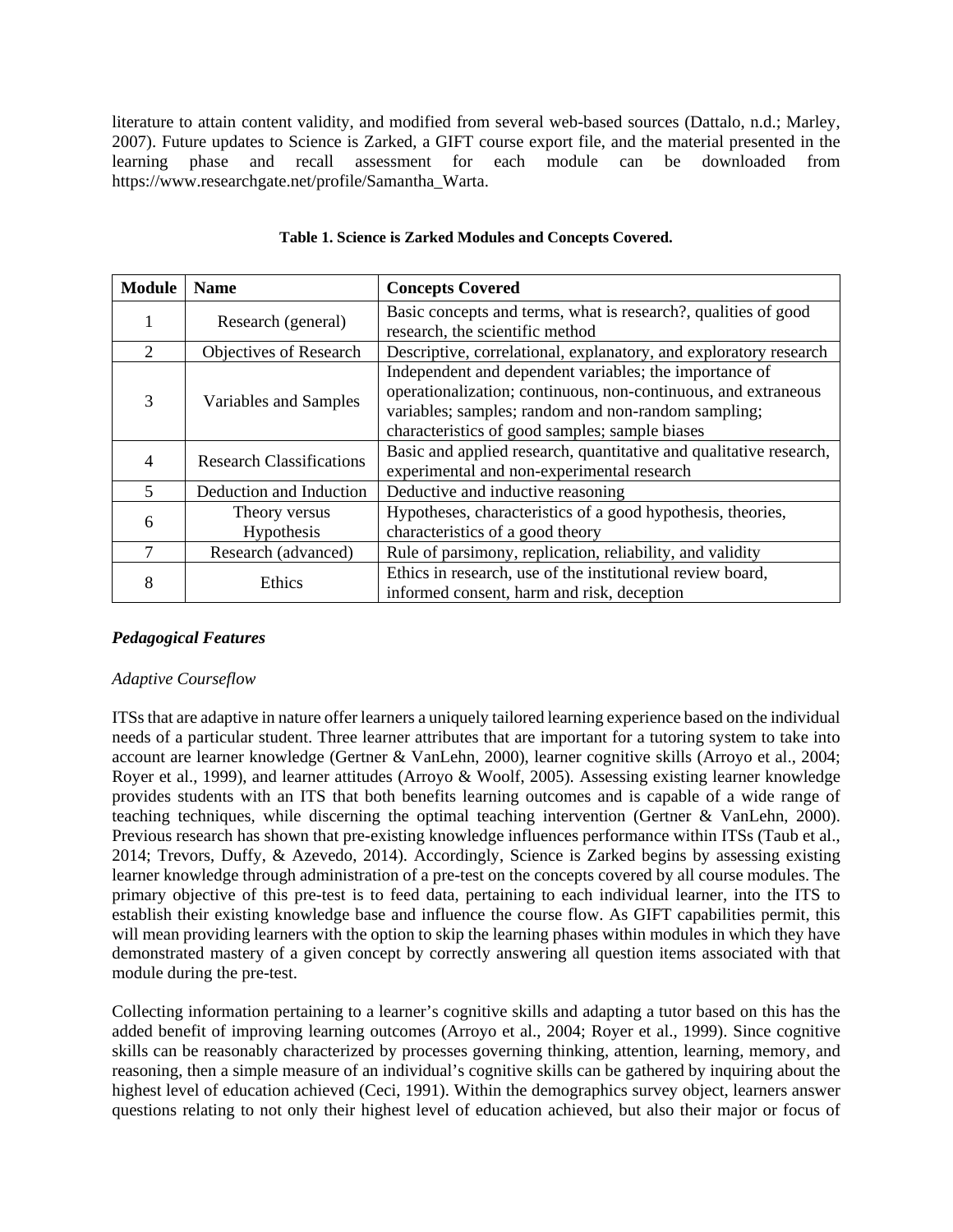study and their science course history. This establishes an additional measure that functions as another check on the existing knowledge assessment and support determination of level of expertise.

Following this, the ITS transitions into an assessment designed to measure an individual's desire for feedback (Moore, Erichsen, & Warta, 2014). According to Renkl (2002) and Wood and Wood (1999), a connection exists between learners' behavior, attitudes, and perception. For example, when students interacted with an ITS and it provided meaningful feedback, this positively influenced the learning outcome by affecting attitudes (Aleven et al., 2003; Arroyo & Woolf, 2005). Given the connection between perception, behavior, and attitudes, it is crucial that the learner's willingness to receive feedback be measured such that an ITS adapts appropriately. As a result, the pedagogical module within GIFT was set to recognize when learners scored high or low on the desire for feedback measure and will, accordingly, offer hints and question-by-question feedback as learners complete the recall assessment in each adaptive courseflow module.

After these surveys, eight adaptive courseflow modules teach learners a series of scientific concepts. Within these modules, the ITS presents course content to learners before they answer questions on a recall task. If learners do not score sufficiently high enough (i.e., answer approximately 80% of the questions correctly), then they are unable to advance to the next module and must repeat the current module's learning phase until they receive an acceptable recall score. However, while the intent is for learners to be able to skip the learning phases of these adaptive courseflow modules as a function of their scores on the existing knowledge assessment, they will still be required to complete the recall questions during the assessment phase. This serves as a secondary check on learners' existing knowledge to ensure that they truly understand the concepts taught in each module and did not just happen to guess the correct answer on the existing knowledge assessment.

Once learners have completed all eight modules, they are able to access a structured review, which provides the learner with a summary of all the assessments taken throughout the course as well as any feedback offered. Next, learners complete a knowledge retention assessment in the form of a post-test of the existing knowledge question bank. Scores from the knowledge retention assessment can then be compared to the existing knowledge assessment scores in a pre-test/post-test analysis. This will measure learner improvement or decline and ensure the effectiveness of the learning phase content in teaching through the three primary pedagogical strategies employed. Lastly, learners complete a course evaluation designed to assess the functionality of the course content and identify where the course has the potential for improvement. The course evaluation consists of subjective self-report answers and provides a useful comparison to the more objective measurement of learner performance throughout the course. Items for this measure were modified from the Berkley Center for Teaching & Learning course evaluations question bank (UC Berkley, 2016). This course evaluation asks learners to rate the clarity of the course content presented as well as its usefulness in completing each module assessment. Additionally, the course evaluation will serve as a "manipulation check" of sorts in that it will not only assess the effectiveness of the feedback provided to learners, according to their score on the desire for feedback items, but also their satisfaction with the course. In particular, this will serve to reinforce the validity of the desire for feedback measure and its inclusion as an adaptive component for Science is Zarked.

#### *Programmatic Content*

The structure of the learning content within Science is Zarked is best characterized as programmatic in nature. That is, difficult or unfamiliar concepts are introduced within the beginning modules to the extent that it facilitates this introductory discussion. Later modules then reexamine these concepts to provide a fuller picture. As learners progressively work through each module, the addition of new concepts to those already introduced provides a more coherent model of the empirical research process. Beginning at a very basic level, this ITS allows learners to progressively master the ideas presented, working their way up to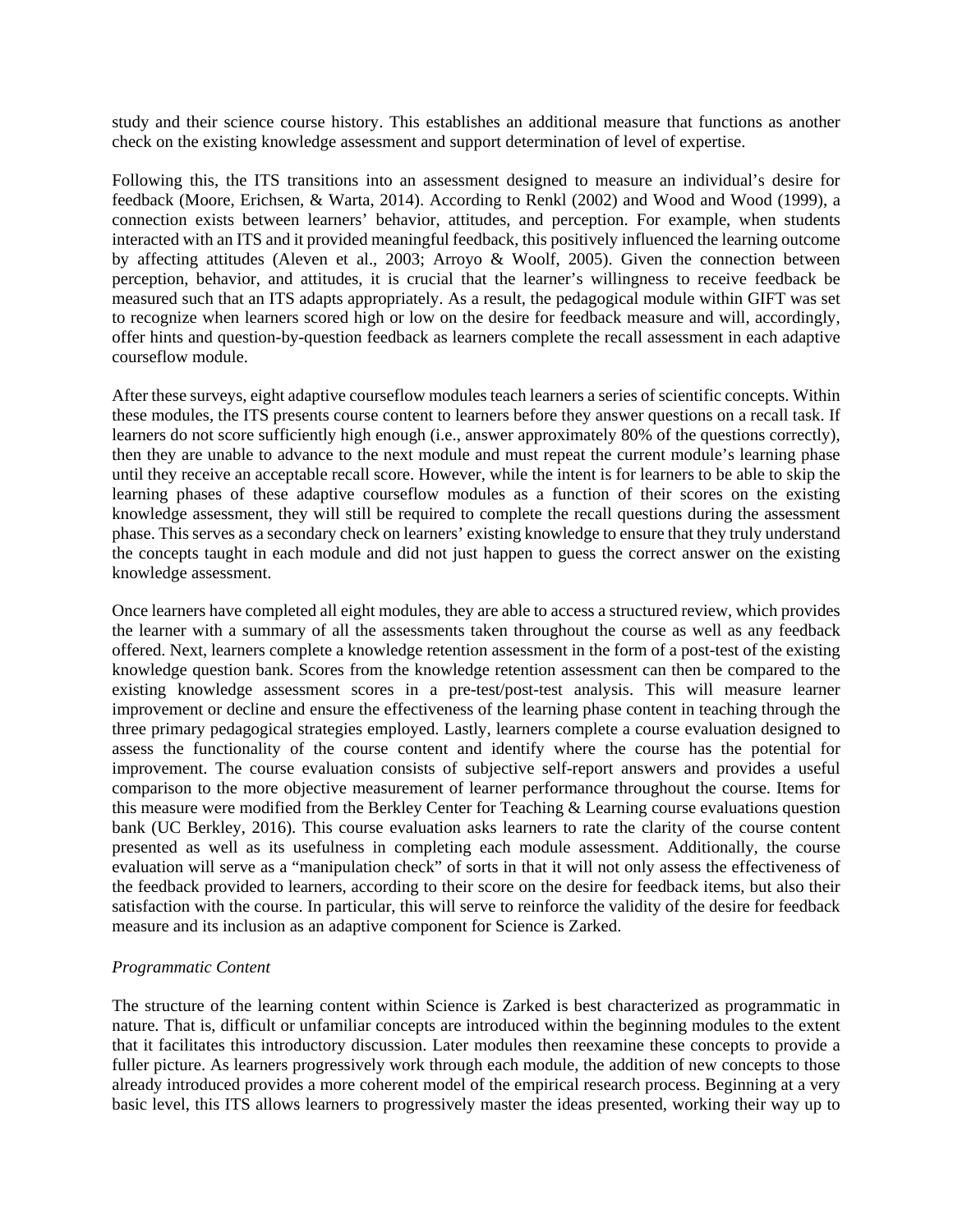more complex and comprehensive concepts. This design provides a rational and comprehensible experience of a very basic set of research methods by forcing each module to build upon the previous module rather than presenting learners with multiple, individual and independent, disembodied ideas. While this structure may seem rather repetitive in nature, and indeed allows for an adaptive courseflow that enables learners to repeat content, such repetition is actually useful to building knowledge that is more easily accessible on recall (DeKeyser, 2007; Kuczaj, 1983; Larsen-Freeman, 2012; Rydland & Aukrust, 2005; Weir, 1962). As mentioned in the previous section, the success or failure of such repetition throughout the course is easily verified in a pre-test/post-test analysis using the existing knowledge and knowledge retention scores.

Further, another element of the programmatic content within this ITS includes the use of graphical visualizations and simulations alongside the written material found within the learning phase of each module. While MyST could be reasonably classified as a performance-oriented system, Science is Zarked represents a pedagogy-oriented system much like MILA and Andes. That is, this ITS was designed to adapt to individual learners and focus on the sequence of the material taught as well as the strategies used to teach the content. In particular, throughout the course modules, Science is Zarked utilizes several graphical representations to illustrate scientific concepts, mirroring MyST's use of this media (see Figure 3).



#### **Figure 3. Visualizations used in Science is Zarked.** *Top:* **Steps of the Scientific Method (adapted from Blum & Blum, 2013).** *Bottom:* **Comparison of Deduction and Induction Approaches.**

Then, following the module on *Variables and Samples in Scientific Research*, the ITS redirects learners to a natural selection simulation (Saul, 2005). This serves both as a fun activity and reinforces the content pertaining to the previous module. The simulation directs learners to manipulate the independent variable (mutation levels of the organisms) to see how it influences the sample. This type of simulation provides content similar to that found in MILA and the Andes system. Additionally, this type of content increases learner engagement with the material, utilizing the repetition and application of concepts to improve recall.

#### *Case Method of Instruction*

Similar to MyST, MILA, and the Andes system, one of the central teaching methods Science is Zarked utilizes is case studies (see Figure 4). In the lesson content within each module, short case studies help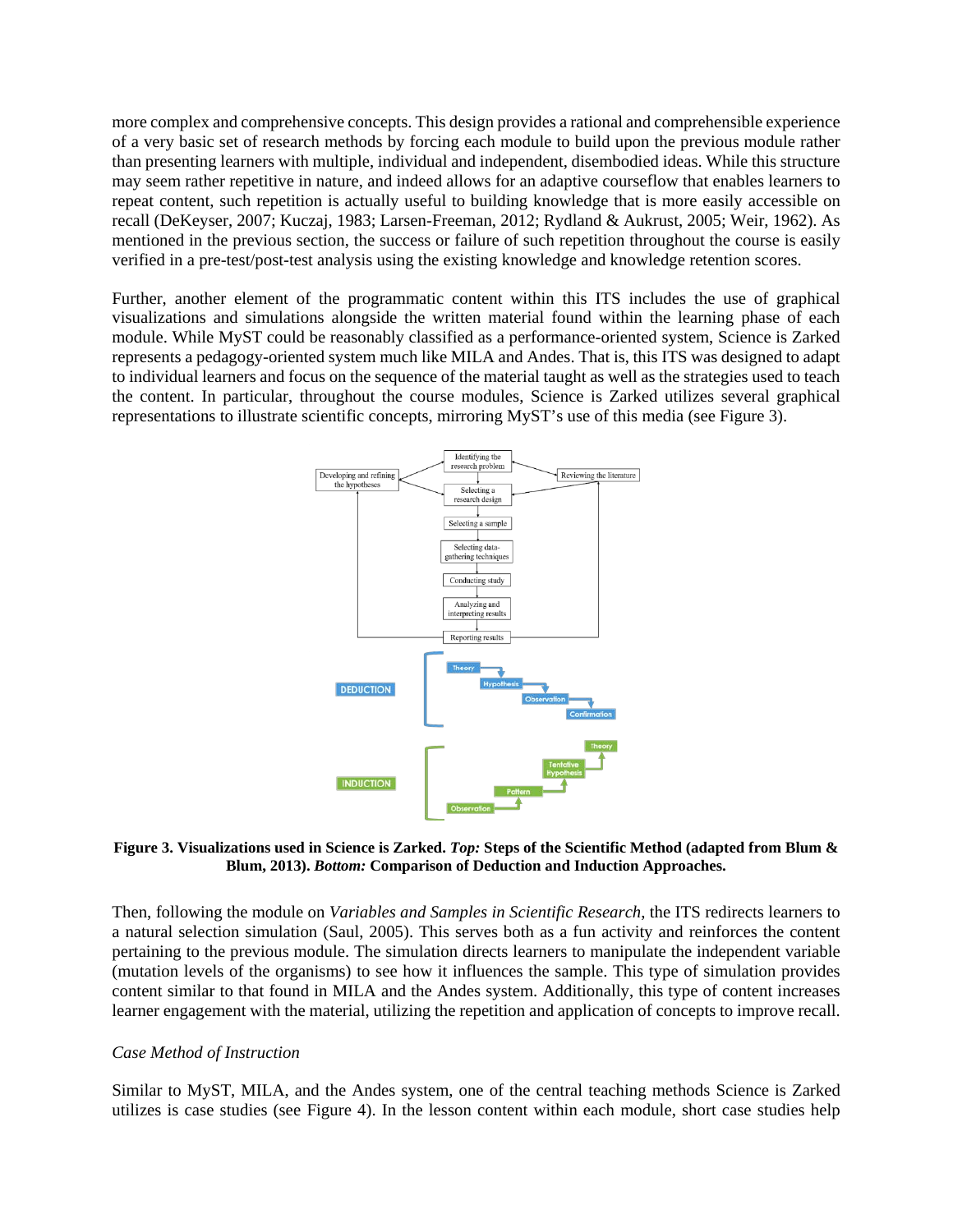illustrate a particular concept, teaching application in addition to the strictly theoretical nature of the remaining lesson content. This strategy of teaching is crucial to developing learners' ability to apply theoretical knowledge to complex situations they may encounter. Also known as the case method of instruction, this approach was specifically designed to bridge the gap between theory and application (Jackson, 1985; Johnson & Purvis, 1987; Kleinfeld, 1990; Lee, 1983; Newey, 1987; Rasinski, 1989; Schwartz, Fiddes, & Dempster, 1987; Scully, 1984).

*To test the hypothesis, "Listening to music lowers blood pressure levels", there are two ways of conducting research*:

- **Experimental (helps determine causation):** Participants are divided into two groups. One group listens to music while the other does not. Compare blood pressure levels.
- **Correlational (does not determine causation):** Using a survey, ask participants how they feel in addition to how often they listen to music, and then compare the results.

#### **Figure 4. Case Study used to Illustrate the Differences Between an Experimental and Correlational Design.**

# **CONCLUSION AND RECOMMENDATIONS FOR FUTURE RESEARCH**

The ITS development process in GIFT was not well-defined and challenging at times, since examples of successful systems built using GIFT were limited. During initial design of Science is Zarked, other scientific education ITSs acted as models to support the inclusion of validated teaching techniques and information elicitation methods. However, while GIFT excels in other areas, the options for eliciting information from learners and providing an interactive environment conducive to teaching scientific concepts were sparse. Approaches to collecting information from learners on surveys in GIFT were limited to multiple-choice questions, slider bars, and rating scales. Specifically, capabilities like those seen in MILA's interactive model-building interface or the ability to draw, define variables, or write equations like in the Andes system, would be useful in ITSs for science education. An interactive interface is requisite for modeling hypotheses and "running" a simulated experiment within the system to demonstrate different types of research methods or experimental effects, for instance. Alternatively, assessment items within an ITS could ask learners to arrange the procedural steps of the induction and deduction approaches, found in Figure 3, in the correct order. While these particular capabilities have been described herein to benefit an ITS focused on science education, they also have potential application in other domains as well.

Future plans for Science is Zarked include testing the efficacy of the ITS in its current form as well as adding an assessment of learners' attitudes at the mid-point of the course, so that it may adapt from that stage for the purpose of providing learners with a provisional and adjustable frequency of feedback. The addition of supplemental modules to those already covered are planned to include: a) specific experimental designs (e.g., between-subjects and within-subjects designs), b) experimental effects (e.g., practice effects, carry-over, etc.), and c) an introduction to basic experimental statistics. In effort to retain relevance and offer greater customization of this ITS to university-associated labs, additional modules could be added to cover special topics that are relevant to the existing projects for which a lab may currently be training undergraduate research assistants. Further planned improvements for this ITS also includes an addition of supplemental items to the module recall assessments for adaptive purposes, so that the difficulty level can be further tailored to each individual learner.

To conclude, Science is Zarked represents a novel contribution to the ITS community given that reviews of the literature did not reveal any other tutor, authored with GIFT or another system, addressing research methods. The purpose of this paper was to lay out the preliminary design of this ITS and importantly, demonstrate the applicability of GIFT as an essential tool in the design of ITSs focused on science education.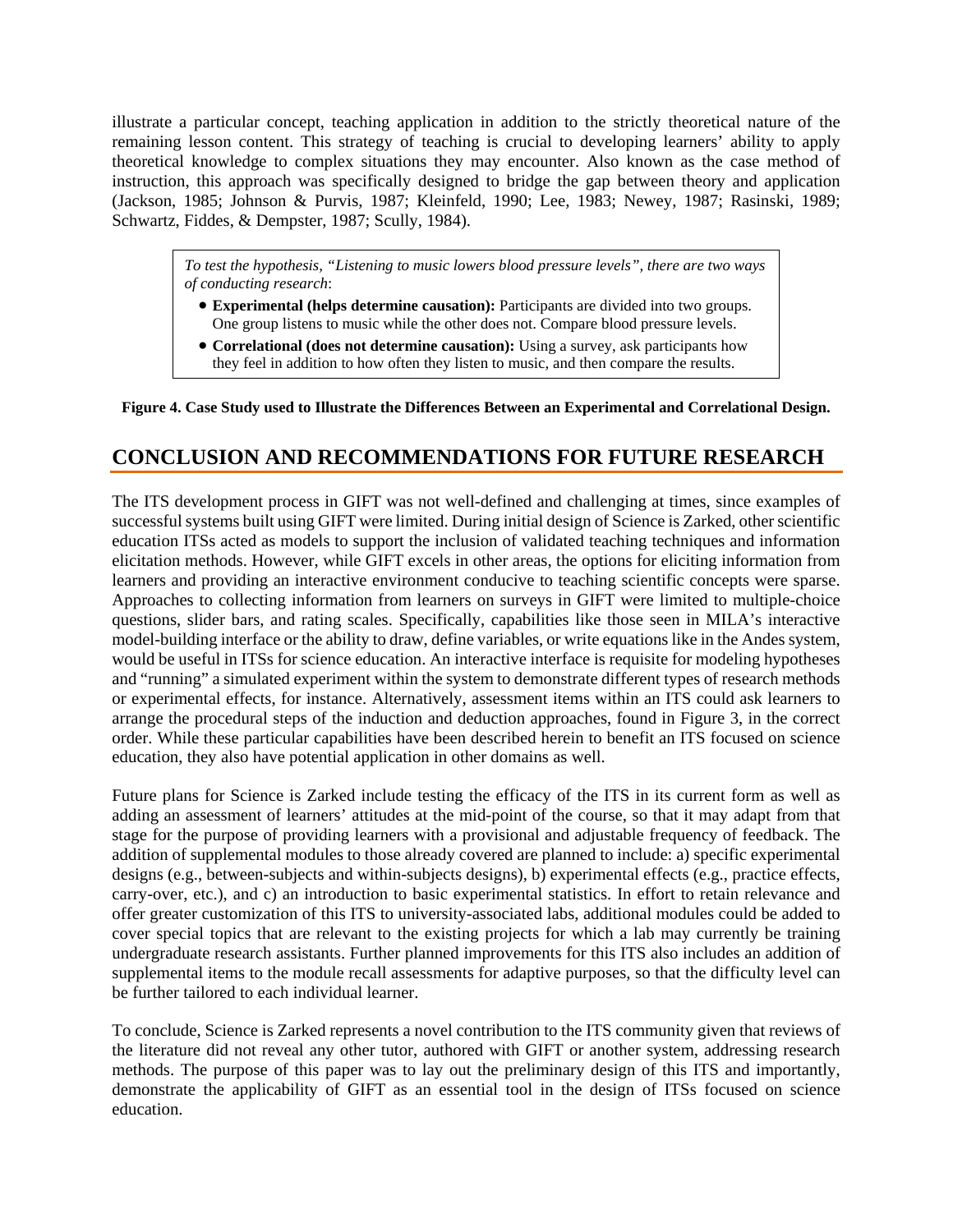#### **REFERENCES**

- Aleven, V., Koedinger, K. R., & Popescu, O. (2003). A tutorial dialog system to support self-explanation: Evaluation and open questions. In *Proceedings of the 11th International Conference on Artificial Intelligence in Education* (pp. 39-46). Amsterdam: IOS Press.
- ARL GIFT. (2016). Generalized Intelligent Framework for Tutoring (GIFT; Version 2016-1) [Software, Web-based application]. Available from https://gifttutoring.org/projects/gift/wiki/Overview
- Arroyo, I., Beal, C., Murray, T., Walles, R., & Woolf, B. P. (2004). Web-based intelligent multimedia tutoring for high stakes achievement tests. In *Proceedings of the International Conference on Intelligent Tutoring Systems* (pp. 468-477). Springer Berlin Heidelberg.
- Arroyo, I., & Woolf, B. P. (2005). Inferring learning and attitudes from a Bayesian Network of log file data. In *Proceedings of the 12th International Conference on Artificial Intelligence in Education* (pp. 33-40). Amsterdam: IOS Press.
- Blum, T. L., & Blum, A. J. (2013). *A practical guide to doing research*. DeLand, FL: Stetson University.
- Ceci, S. J. (1991). How much does schooling influence general intelligence and its cognitive components? A reassessment of the evidence. *Developmental Psychology, 27*(5), 703.
- Dattalo, P. (n.d.). *Review questions and answers for foundations of social work research (SLWK 609) course*. Retrieved from http://www.people.vcu.edu/~pdattalo/ReviewQsAns\_609.htm
- DeKeyser, R. (ed.). (2007). *Practice in a second language. Perspectives from applied linguistics and cognitive psychology*. Cambridge: Cambridge University Press.
- Gertner, A. S., & VanLehn, K. (2000). Andes: A coached problem solving environment for physics. In *International Conference on Intelligent Tutoring Systems* (pp. 133-142). Springer Berlin Heidelberg.
- Jackson, A. H. (1985). Teaching pediatric psychopharmacology: An interdisciplinary model. *Journal of the American Academy of Child Psychiatry, 24*, 103-108.
- Johnson, J., & Purvis, J. (1987). Case studies: An alternative learning/teaching method in nursing. *Journal of Nursing Education, 26*, 118-120.
- Joyner, D. A., & Goel, A. K. (2015). Improving inquiry-driven modeling in science education through interaction with intelligent tutoring agents. In *Proceedings of the 20th International Conference on Intelligent User Interfaces* (pp. 5-16). ACM.
- Kleinfeld, J. (1990). The case method in teacher education: Alaskan models. *ERIC Clearinghouse on Rural Education and Small Schools*. Digest EDO-RC-90-6, 2-3.
- Kuczaj, S. (1983). *Crib speech and language play*. New York: Springer Verlag.
- Larsen-Freeman, D. (2012). On the roles of repetition in language teaching and learning. *Applied Linguistics Review, 3*(2), 195-210.
- Lee, Y. S. (1983). Public management and case study methods. *Teaching Political Science: Politics in Perspective, 11*(1), 6-14.
- Marley, S. (2007). *EDPSY 505 exam #1* [Word document]. Retrieved from http://www.unm.edu/~marley/methppt/spring07/exam.doc
- Moore, E. W., Erichsen, K., & Warta, S. (2014, May). *Evaluating portfolios as a learning tool in a personality psychology course*. Poster presented at the 26th Association for Psychological Science Annual Convention Teaching Institute, San Francisco, CA.
- Murray, T. (1999). Authoring intelligent tutoring systems: An analysis of the state of the art. *International Journal of Artificial Intelligence in Education, 10*, 98-129.
- Newey, C. (1987). A case study approach to the teaching of materials. *European Journal of Engineering Education, 12*(1), 59-68.